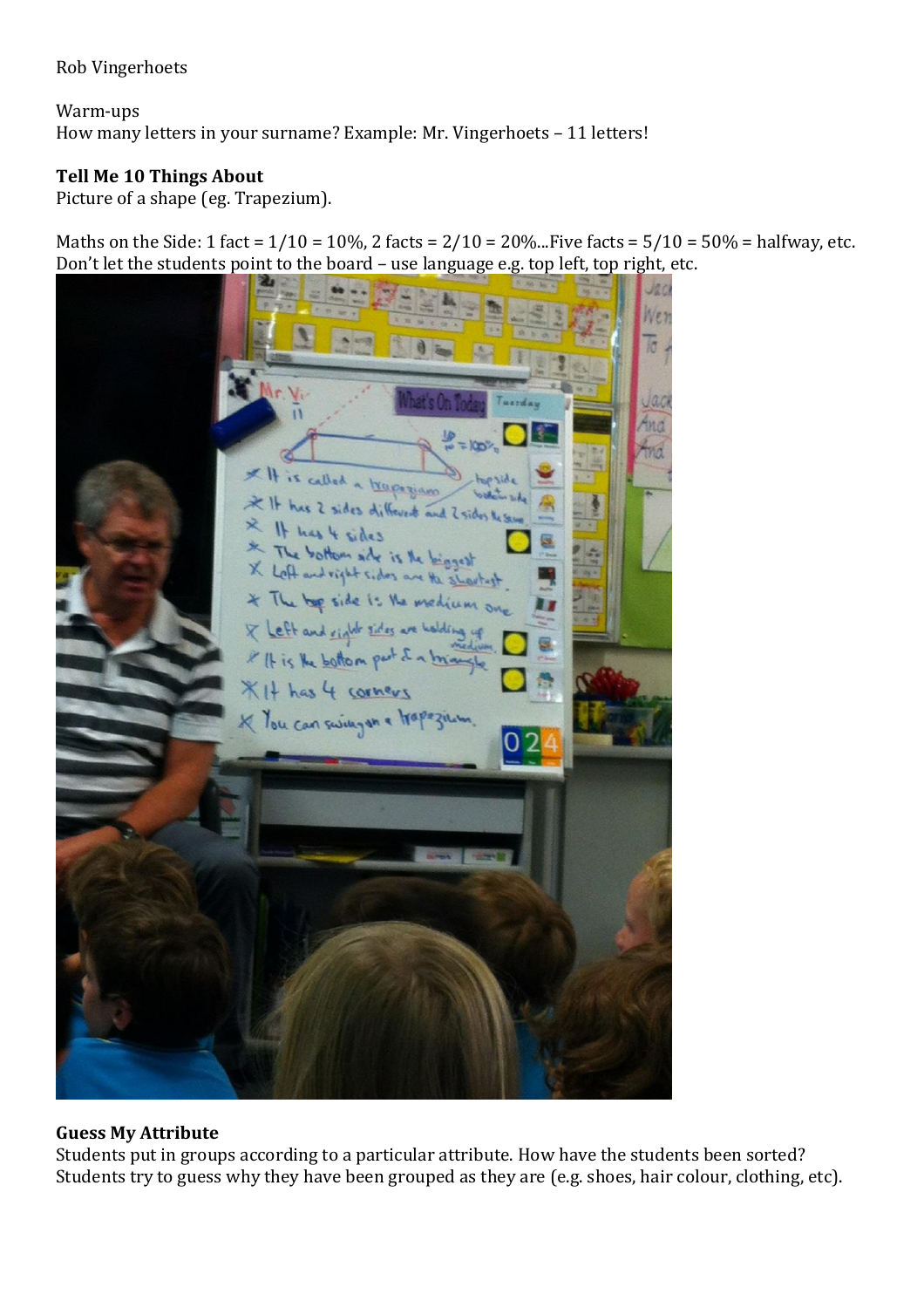## **Sorting Shapes**

Link to sorting by attribute as in the previous activity. To hand out paper: how many letters in your name? If you have more than six letters… Equipment: Pattern Blocks sets, A4 paper (name in corner)

Give each student a variety of about 20-30 shapes.

1. Students sort out shapes onto A4 paper.

Check whether students have sorted shapes by colour or shape or what you can make. Record on the page.

2. Students then write how many of each shape they have.

Reflection: Gallery Walk (hands behind back, give a compliment)

3. Make a tessellating pattern (no gaps) with at least 3 **types** of shapes that you have (not 3 shapes).

Even though shapes are fun, they also have a purpose / function.

Reflection: Summative task: Turn and Talk with a partner – why are doors rectangles and not other shapes? Could have used why are steering wheels circles and not squares, why are balls spherical and not cubes? How come windows are usually squares or rectangles? Etc.